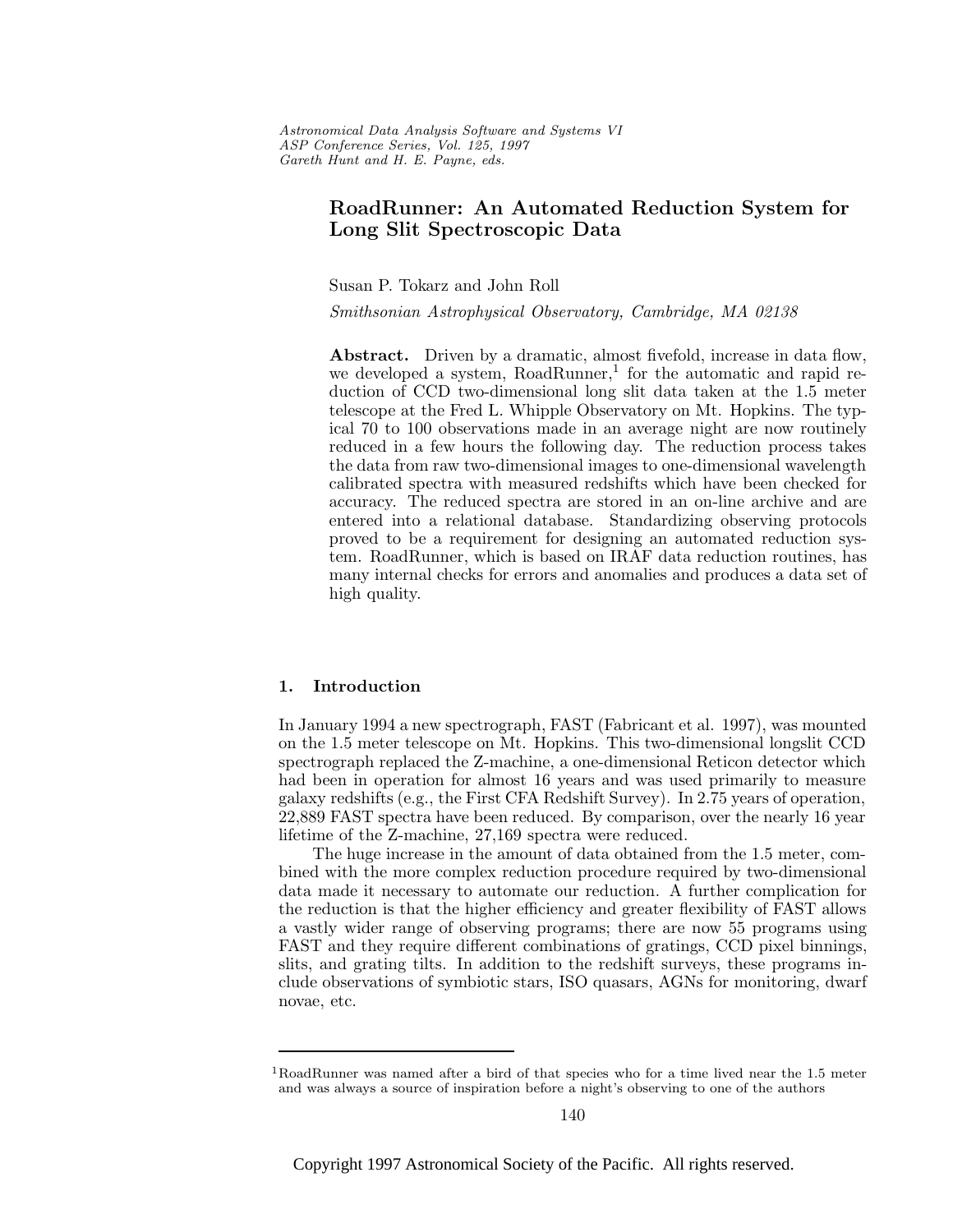## **2. Observing Protocols**

As a first and essential step in automating reduction we set observing protocols. The FAST Observing Protocols are a list of instructions about how and when to take biases, flats, darks, comps, skys and standards; how to determine object integration times; and how to handle setup changes. These protocols ensure uniformity and completeness of the data and make it possible to reduce data automatically from queued observations and for a variety of observers. Although our remote observers do at least 80% of the observing, FAST is also used by graduate students, postdoctoral fellows, and staff scientists. Without protocols, automated reduction would not be possible.

## **3. Automated Reduction**

The data are transferred automatically at the end of a night's observing from Mt. Hopkins to SAO in Cambridge, Mass. Data from a night can be reduced and entered into a database in just a few hours of processing. A recent typical night had 287 raw data files: 40 biases, 40 flats, four darks, five skys, 83 comps, and 115 object exposures. There were two binning modes: in some cases, the CCD pixels were binned by two in the spatial direction, in others by four.

The automated reduction system, RoadRunner, consists of a series of IRAF routines combined in processing scripts. Many of the routines used, such as CCDPROC, RESPONSE, REIDENTIFY, APALL, etc., are widely available. Additional routines were written as necessary for automated processing. Some of the new routines are fairly straightforward: for example, there is code to pass the calculated shift between two comparison lamps from FXCOR, where the calculation is made, to REIDENTIFY, where it is used. Thus we are able to use an old wavelength solution to effortlessly compute good wavelength solutions for our current comparison frames. Other programs are more complex: FINDALL, written by Doug Mink, adjusts size and background parameters used in APALL enabling us to extract a variety of galaxy and stellar spectra automatically. FINDALL is able to extract the correct object and a satisfactory background even when there is more than one object on the slit.

#### **3.1. RoadRunner**

RoadRunner, the original script, is completely automated and performs all the preprocessing necessary for reduction. It accepts raw data from one night of observing and produces two-dimensional, wavelength calibrated spectra ready for extraction. Because the data may be taken using a variety of setups at the telescope, the script first sorts the data into sets (e.g.,  $3''$  slit, binned by four,  $300$  l/mm grating, grating tilt  $= 607$  is a set) and each set is reduced separately.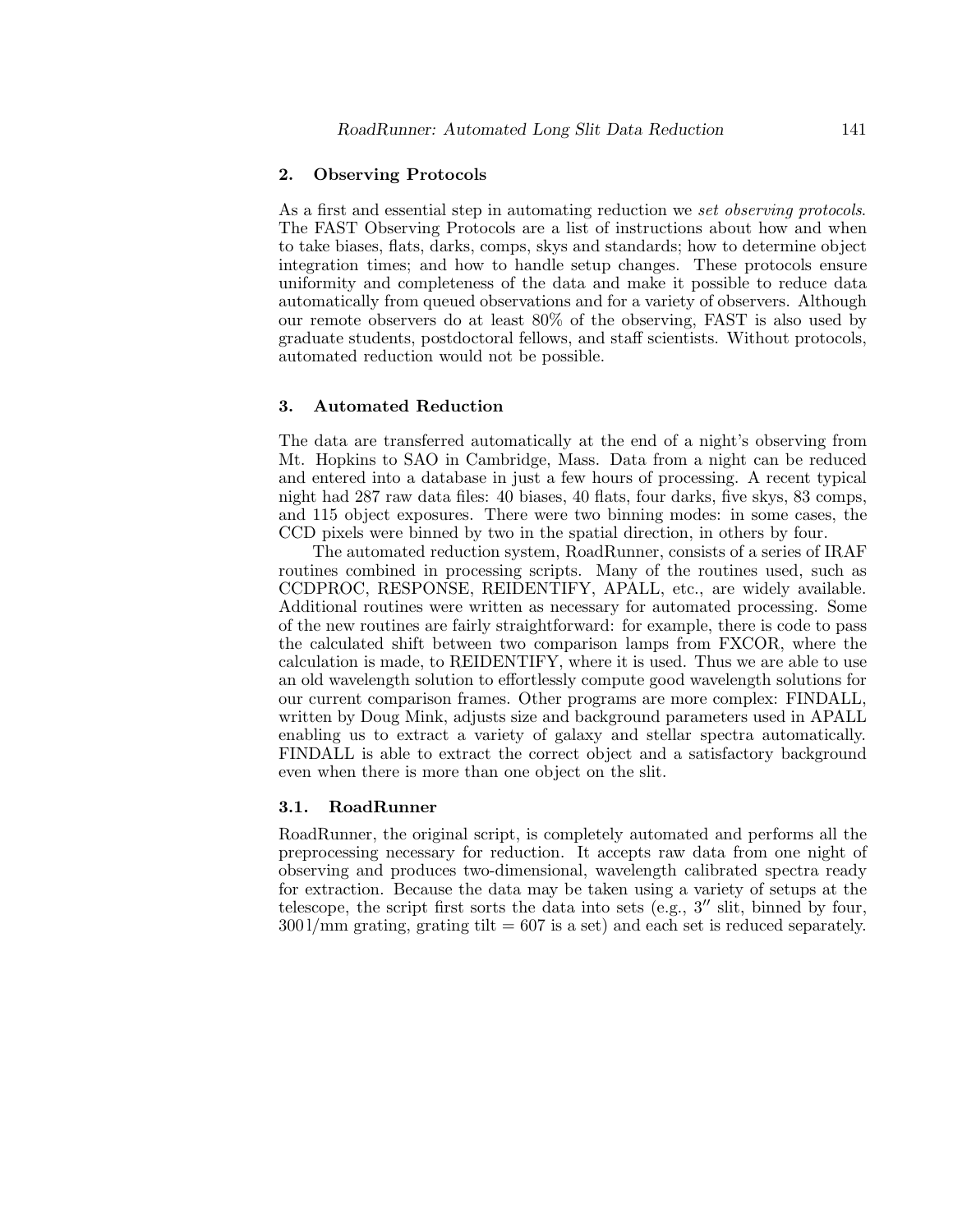Processing steps included in RoadRunner are:

- overscan and bias subtraction
- trimming
- normalization
- illumination correction
- wavelength calibration
- transformation

There are many checks in RoadRunner to guarantee the accuracy and integrity of the data. For example, there is a plot of the means of the bias frames that can show at a glance when there is something awry in the biases for a night. Most of the other checks are arithmetic rather than visual. Limits are set for computed values and a log is maintained and checked to make certain that all is going as expected. A high residual in a comparison can mean lower signal or some other problem in the lamp. An unusual value in the chip gain/read noise calculation can mean an undocumented change in the grating tilt. The program will also notify the user when something is wrong as when, for example, there is no comparison file for an object.

# **3.2. BeepBeep**

A second major script, BeepBeep, combines automated and interactive utilities which are necessary to complete the reduction. This script accepts the twodimensional, wavelength calibrated images from RoadRunner and extracts onedimensional, wavelength calibrated spectra with measured redshifts ready to be archived and entered in our database.

The steps in this script include:

| $\bullet$ FINDALL | extract spectra           | <i>automatic</i> |
|-------------------|---------------------------|------------------|
| $\bullet$ QSPEC   | check and correct FINDALL | interactive      |
| $\bullet$ PFAST   | remove cosmic rays        | interactive      |
| $\bullet$ XCSAO   | compute redshifts         | <i>automatic</i> |
| $\bullet$ QPLOT   | check redshifts           | interactive      |
|                   |                           |                  |

Although it may seem somewhat strange to switch back and forth between automated and interactive programs in one script, doing so has allowed us to efficiently use programs which must be interactive while automating where possible.

#### **4. Output**

The reduced one-dimensional, wavelength calibrated spectra with measured redshifts are transferred to a permanent archive on disk. The data are maintained in IRAF format in the archive. From the archive, the data are entered into a relational database which consists of IRAF keywords pulled from the headers. The database consists of flat ASCII files in the starbase database format (Roll 1995). This format permits easy and fast retrieval of information for data analysis.